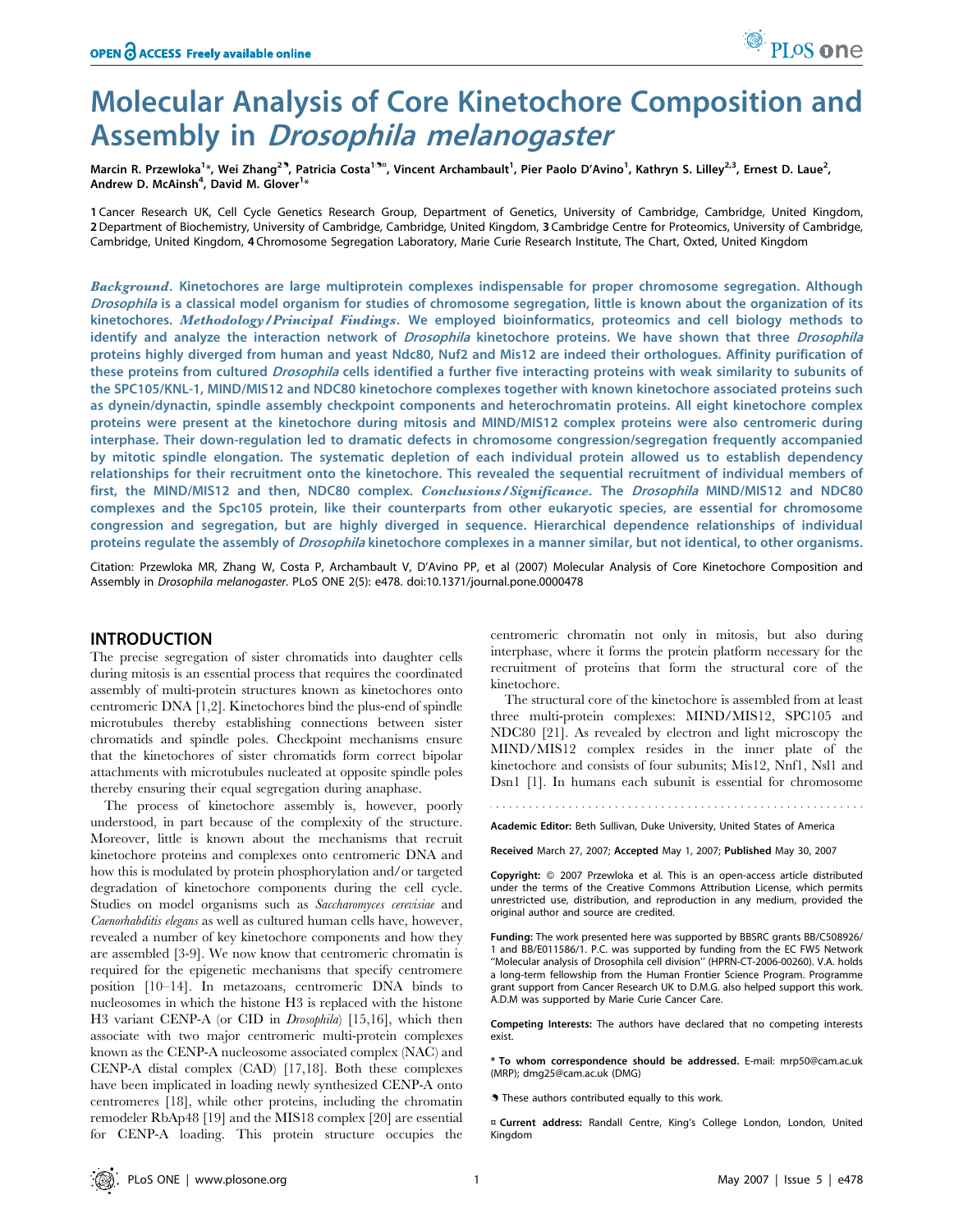segregation and the binding of the other subunits to kinetochores [22]. The NDC80 complex is composed of two heterodimers: the first contains the Ndc80 and Nuf2 subunits that interact via coiledcoil domains with the second heterodimer, which is assembled from the Spc24 and Spc25 subunits. Together, the two heterodimers form a rod-like structure that is thought to span the interzone between the inner and outer kinetochore plates [23– 25]. It was recently discovered that the NDC80 complex, and specifically the Ndc80 subunit, is capable of binding directly to microtubules in vitro [5]. This study also revealed that Spc105 (KNL-1 in C.elegans) can also directly bind to microtubules and may interconnect the NDC80 and MIND/MIS12 complexes [5]. The recruitment of these core kinetochore complexes to centromeres is temporally regulated during the cell cycle: for example, the MIND/MIS12 complex is present on centromeres for most of, if not throughout, the cell cycle [22,26]. On the other hand, the NDC80 complex is recruited to kinetochores only during mitosis [27]. Once assembled in mitosis, the core kinetochore permits the loading of proteins involved in microtubule regulation (such as EB1, CLASP1, CLIP170 and the dyneindynactin motor complex [28]), and spindle checkpoint signalling (such as Mad2, Bub1, Bub3 and BubR1 and components of the RZZ complex [29–31]). Kinetochores are therefore complex dynamic structures that are essential for multiple structural, functional and regulatory tasks during cell cycle progression.

Given the importance of *Drosophila melanogaster* as a model system for the study of chromosomal inheritance and mitosis, it is surprising that so little is known about the biology of their kinetochores. Thus, an important open problem is to determine at the molecular level the structural and functional organization of Drosophila kinetochores. We already know that Drosophila kinetochores form a ''canonical'' tri-laminar structure as observed by electron microscopy [32]. Several proteins have been shown to localize to Drosophila centromeres and kinetochores, including CENP-A/CID, CENP-C, CENPana and CENPmeta, Polo kinase and the RZZ complex [16, 29, 33–36], although the majority of the core kinetochore components have not yet been identified. The failure to find such Drosophila kinetochore proteins reflects the rapid divergence of their sequences during evolution [21]. We have therefore utilized a proteomic-based approach to dissect the Drosophila kinetochore using, as a starting point, three proteins predicted to be the fly counterparts of human Mis12, Ndc80 and Nuf2 proteins [21]. This approach has revealed not only previously identified kinetochore proteins but also novel subunits of potential Drosophila MIND/MIS12, NDC80 and SPC105/ KNL-1 complexes. Moreover, we have used RNAi-mediated protein depletion to demonstrate, for the first time, that MIND, NDC80 and SPC105 subunits are essential in Drosophila for accurate chromosome segregation and spindle formation during mitosis. By combining these RNAi-depletions and transgenic cell lines expressing EGFP-tagged kinetochore proteins we have systematically determined the interdependencies between MIND, NDC80, Spc105, CENP-A and CENP-C for assembly onto centromeres. This has revealed that Drosophila core kinetochore complexes are sequentially assembled onto the centromere in a hierarchical fashion similar to other eukaryotes.

## RESULTS AND DISCUSSION

# Characterization of Drosophila Mis12, Nuf2 and Ndc80 proteins

Recent sequence-search based approaches have provided a detailed characterization of kinetochore protein evolution in eukaryotes [21]. This analysis also identified a number of potentially novel kinetochore proteins in a number of species, including orthologues of the well-characterized Mis12, Nuf2 and Ndc80 proteins in Drosophila melanogaster. To confirm that these three proteins were bona fide components of the Drosophila kinetochore, we generated D-mel cell lines stably expressing EGFP fusions of dmMis12, dmNuf2 and dmNdc80. For each cellline the localization of the fusion protein was determined relative to the known centromeric protein CID/CENP-A at different cell cycle stages. In both mitotic and interphase cells the dmMis12::GFP fusion formed distinct foci on DNA that colocalized with CID/CENP-A (Figure 1A). In contrast, the dmNuf2::GFP and GFP::dmNdc80 fusions were diffusely localized throughout the cytoplasm in interphase, but localized to centromeres during mitosis (Figure 1B and 1C). Such a cell cycle dependent distribution is consistent with the established localization of these proteins in other species [22,37]. Based on these studies we conclude that the proteins identified by Meraldi et al. [21] were indeed components of the *Drosophila* kinetochore.

# Proteomic-based analysis of *Drosophila* kinetochore complexes

In yeast, worms and humans Nuf2 and Ndc80, along with Spc24 and Spc25, are subunits of the NDC80 complex, while Mis12, when bound to Nnf1R, Nsl1R and Dsn1R, forms the MIND/ MIS12 complex [22,38]. Both these complexes have also been shown to form a higher-order complex with KNL-1/Spc105 [5,7]. To determine whether a similar set of multi-protein complexes exists in Drosophila we utilized affinity purification and mass spectroscopy, methods that have proved successful for analysis of kinetochores in other organisms [3,6]. We generated D-mel cell lines stably expressing dmMis12, dmNuf2 or dmNdc80 proteins tagged with either a TAP (Tandem Affinity Purification) or Protein A epitope tags. Whole cell extracts were prepared from asynchronous cultures and complexes were isolated by immunoprecipitation with IgG-beads. Proteins eluted from beads were then resolved on SDS-PAGE and analysed by mass spectroscopy (see Materials and Methods for details). Due to the high sensitivity of the mass spectrometry, multiple proteins were identified in each band (Figure 2A). A number of these proteins were considered as ''contaminants'', because they were frequently found in several affinity purifications of unrelated proteins tagged with Protein A performed under similar conditions (data not shown). The dmMis12, dmNdc80 and dmNuf2 proteins were enriched in multiple independent purifications of dmMis12-PrA, dmNuf2-PrA and dmNdc80-PrA, demonstrating a close association between potential Drosophila MIND/MIS12 and NDC80 complexes. Several other known kinetochore proteins were also enriched in these purifications (Table 1, Figure 2B). Among them were ZW10 and Rod, subunits of the RZZ checkpoint complex that is required for the recruitment of other well-known components of the kinetochore, the dynein-dynactin complex and Mad1-Mad2 checkpoint proteins [29,39]; CENPana and CENPmeta, kinesins closely related to CENP-E which is essential for chromosome congression [33]; Topoisomerase II, a major component of mitotic chromosomes proposed to have a specific role at the centromere [40,41]; microtubule plus-end associated protein EB1 [42]; DDB1, a protein involved in DNA repair recently found on kinetochores of human cells [43]; and Nup358, a nuclear pore complex protein proposed to integrate nuclear envelope breakdown with kinetochore maturation and function [44]. Moreover, several components of the dynein-dynactin complex [39,45] were also enriched in several independent purifications of dmMis12-PrA, dmNuf2- PrA and dmNdc80-PrA. Both alpha- and beta-tubulins were also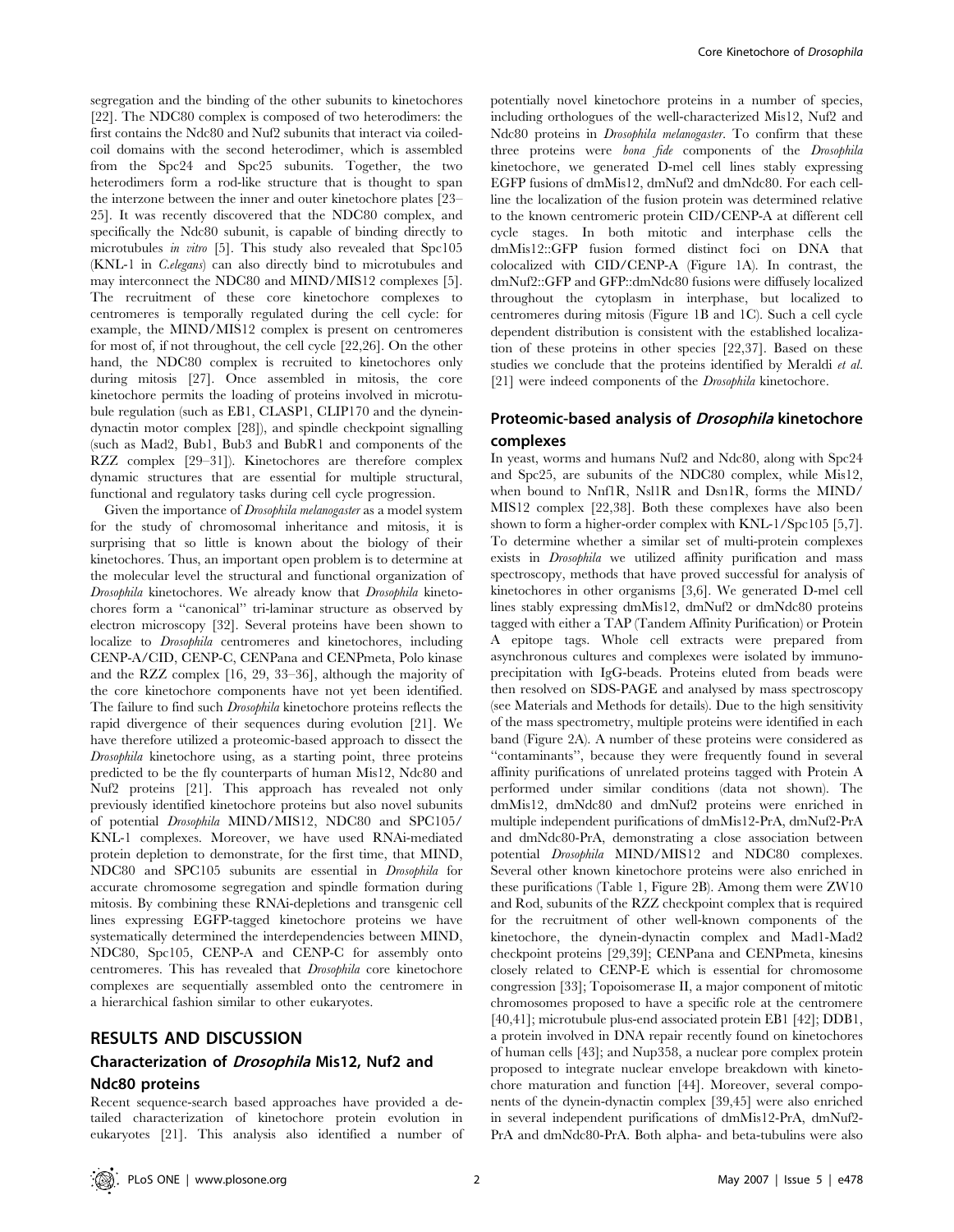

Figure 1. dmMis12, dmNuf2 and dmNdc80 localize to *Drosophila* kinetochores. Localization of dmMis12 (A), dmNuf2 (B) and dmNdc80 (C) fusions with EGFP protein in stably transfected D-mel cells. Examples of mitotic (indicated by arrows) and interphase cells are shown. Single-color images show GFP fluorescence. Cells are co-stained with anti-a-tubulin (MT) or anti-CID/CENP-A (CID) antibodies and counter-stained with DAPI (DNA) in merged images. Bar represents  $5 \mu m$ . doi:10.1371/journal.pone.0000478.g001

present in amounts higher than those found in unrelated affinitypurifications (Figure 2A). Thus, affinity purification and MS using Drosophila cell extracts has led to the identification of a complex network of protein-protein interactions incorporating heterochromatin (HP1) proteins, core structural proteins (MIND/MIS12, NDC80), regulatory proteins (RZZ complex) and microtubules. We have therefore, in a single step, isolated a large part of the Drosophila kinetochore (Figure 2B). By expanding this approach, and using extracts form multiple cell cycle stages, we expect future studies to reveal the remaining components of the Drosophila kinetochore and how they are assembled during the cell cycle.

# Identification of *Drosophila* NDC80, MIND/MIS12 and SPC105 complex subunits

We also identified a set of eight proteins that were highly enriched in purifications of dmMis12, dmNuf2 and dmNdc80 but have not previously been described as kinetochore components. These

included CG6226 (FKBP39), CG5174, CG5170 (DDP1), CG1558, CG13434, CG31658, CG7242 and CG11451. To confirm that these proteins are kinetochore components, we created EGFP-tagged versions and determined their localization in D-mel cells. Three of these proteins (FKBP39, CG5174 or DDP1) could not be localized to kinetochores when tagged with EGFP at either the amino- or carboxy terminus (data not shown). Interestingly, DDP1 has previously been shown to play a role in centromeric silencing [46,47], but we decided not to investigate it further, due to the lack of its kinetochore localization. CG11451 is a particularly large gene (encoding a 1959 amino acid protein) and we were unable to tag it with EGFP for localization studies. However, CG1558, CG13434, CG31658 and CG7242 all localized to kinetochores and were thus candidate subunits of the Drosophila MIND/MIS12, NDC80 and SPC105 complexes. Each of these proteins has clear orthologues in Drosophila simulans, Drosophila yakuba and Drosophila sechellia, species related to Drosophila melanogaster.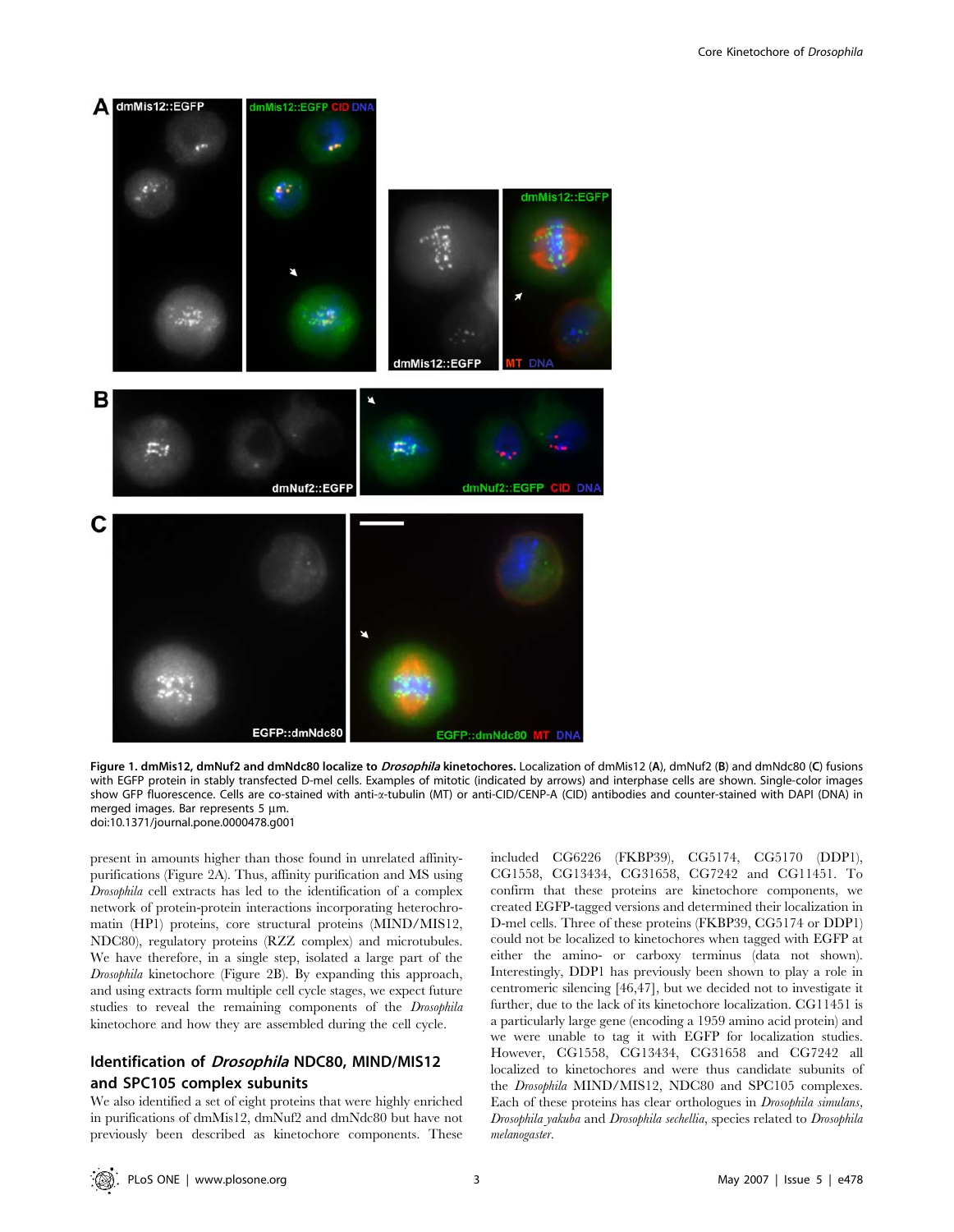



Figure 2. Mass spectrometry identifies proteins from kinetochore complexes. (A) Coomassie stained SDS-PAGE gel showing resolved proteins from purifications of two bait proteins: Protein A::dmNdc80 and dmNnf1R-2::protein A. For clarity, only several bands identified by MS are labelled. Red arrows indicate bait proteins. Bands labelled with asterisks contained large amount of  $\alpha$ - and  $\beta$ -tubulin. (B) Schematic of protein-protein interactions identified in our affinity purification by MS analyses. Components of the NDC80 complex (green text), MIND/MIS12 complex (blue text) and Spc105 (red text) are indicated and bait proteins are shown in boxes. Note that lines indicate associations that may be either direct or indirect. doi:10.1371/journal.pone.0000478.g002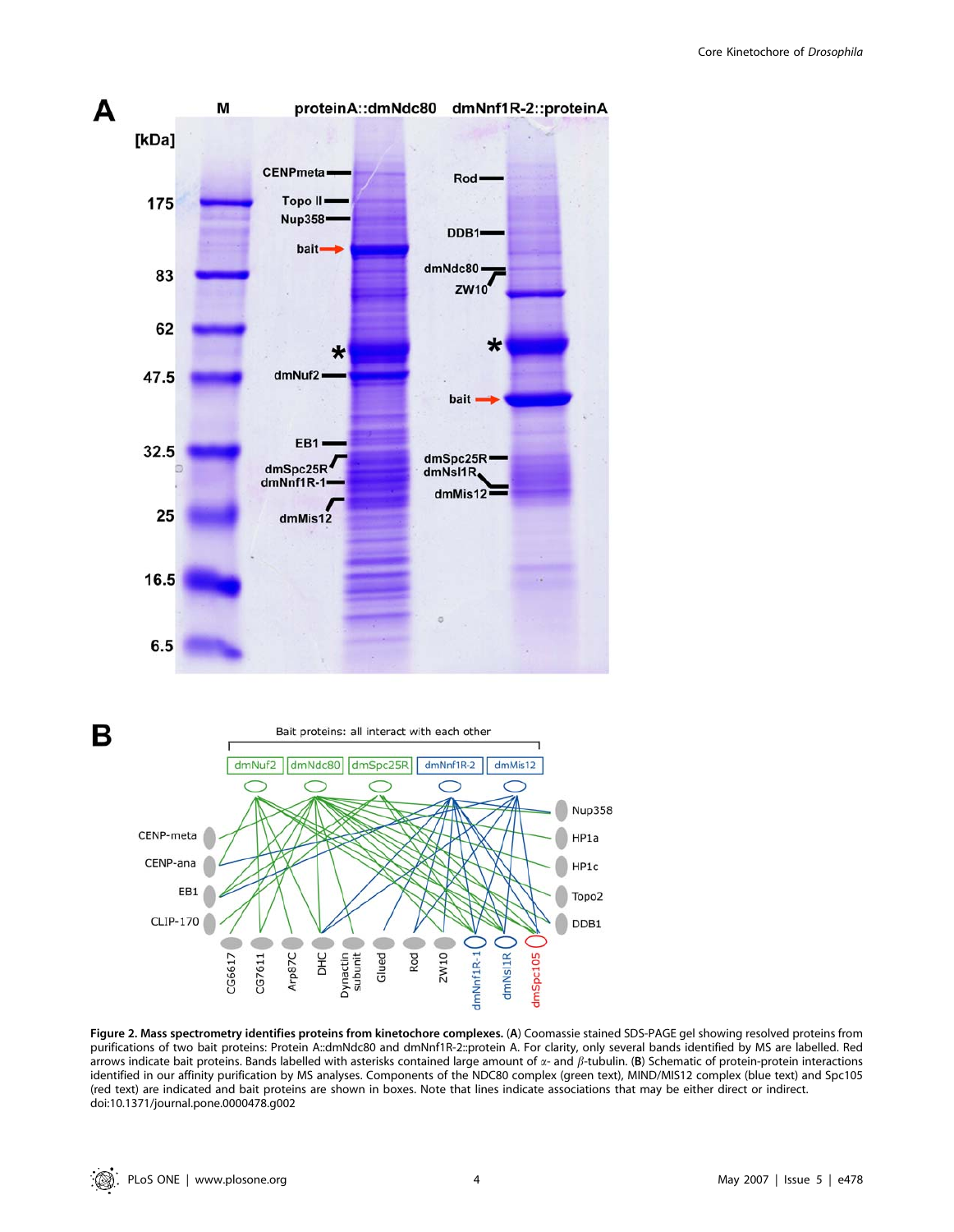Table 1. Proteins known to localize to kinetochores that were also identified in our affinity purifications

| CG number | Protein                                                                     | <b>Found with</b>  | Score | Number of<br>peptides                          | <b>Comments and References</b>                                                     |
|-----------|-----------------------------------------------------------------------------|--------------------|-------|------------------------------------------------|------------------------------------------------------------------------------------|
| CG17616   | proteins described in the dmNdc80<br>Flybase as Dynein Heavy<br>Chain (DHC) |                    |       | many peptides<br>found and<br>identified by MS | subunits of Dynein complex [39,45]                                                 |
| CG7092    |                                                                             | dmMis12            |       |                                                |                                                                                    |
| CG3723    |                                                                             | dmNuf2             |       |                                                |                                                                                    |
| CG1842    |                                                                             | dmNnf1R-2          |       |                                                |                                                                                    |
| CG7507    |                                                                             |                    |       |                                                |                                                                                    |
| CG3339    |                                                                             |                    |       |                                                |                                                                                    |
| CG15148   |                                                                             |                    |       |                                                |                                                                                    |
| CG15804   |                                                                             |                    |       |                                                |                                                                                    |
| CG10540   | unknown                                                                     | dmNdc80            | 257   | 8                                              | subunit of Dynactin complex [39]                                                   |
| CG9206    | Glued                                                                       | dmNnf1R-2          | 49    | $\overline{2}$                                 | p150, Dynactin complex [39]                                                        |
| CG6617    | unknown                                                                     | dmNdc80            | 153   | $\overline{4}$                                 | contains LIS type-1-like homology motif [55]                                       |
| CG7611    | unknown                                                                     | dmNdc80            | 36    | 1                                              | as above                                                                           |
|           |                                                                             | dmNuf <sub>2</sub> | 83    | 5                                              |                                                                                    |
| CG6174    | Arp87C                                                                      | dmNuf2             | 44    | $\mathbf{1}$                                   | similar to Arp1 [55]                                                               |
| CG1569    | Rod                                                                         | dmMis12            | 88    | 5                                              | RZZ complex [29]                                                                   |
|           |                                                                             | dmNnf1R-2          | 544   | 15                                             |                                                                                    |
| CG9900    | ZW10                                                                        | dmNdc80            | 58    | $\overline{2}$                                 | RZZ complex [29]                                                                   |
|           |                                                                             | $dmNnf1R-2$        | 234   | $\overline{7}$                                 |                                                                                    |
| CG33694   | CENPana                                                                     | dmMis12            | 42    | 9                                              | CENP-E like mitotic kinesin [33]                                                   |
|           |                                                                             | dmNuf2             | 48    | 7                                              |                                                                                    |
| CG6392    | CENPmeta                                                                    | dmNdc80            | 82    | $\overline{4}$                                 | CENP-E like mitotic kinesin [33]                                                   |
| CG10223   | Topo II                                                                     | dmNdc80            | 1095  | 36                                             | specific role at centromeres [40,41]                                               |
| CG11856   | <b>Nup358</b>                                                               | Ndc80              | 140   | 6                                              | nucleolar; known to relocate to kinetochores during<br>mitosis [44]                |
|           |                                                                             | $dmNnf1R-2$        | 87    | 3                                              |                                                                                    |
| CG3265    | EB1                                                                         | dmNdc80            | 466   | 11                                             | microtubule plus-end binding activity; crucial for<br>proper spindle assembly [42] |
|           |                                                                             | dmNnf1R-2          | 48    | 1                                              |                                                                                    |
|           |                                                                             | dmSpc25R           | 166   | $\overline{4}$                                 |                                                                                    |
| CG6990    | HP1c                                                                        | dmNdc80            | 90    | $\overline{2}$                                 | HP1 proteins were previously found to bind to<br>MIND/MIS12 [56]                   |
| CG8409    | HP1a                                                                        | dmNdc80            | 306   | $\overline{7}$                                 | as above                                                                           |
| CG5020    | <b>CLIP-190</b>                                                             | dmSpc25R           | 39    | 3                                              | microtubule plus-end binding [28]                                                  |
| CG7769    | DDB-1                                                                       | dmNdc80            | 223   | $\overline{7}$                                 | Damage-specific DNA-binding protein 1; found also<br>on human kinetochores [43]    |
|           |                                                                             | dmNnf1R-2          | 475   | 13                                             |                                                                                    |

doi:10.1371/journal.pone.0000478.t001

...............................................................................................................................

..........................

We next sought to determine whether these proteins shared homology to known components of MIND/MIS12, NDC80 and SPC105 complexes in other eukaryotes. To this end we constructed pair-wise multiple sequence alignments between Drosophila CG1558, CG13434, CG31658 and CG7242 sequences and the sequences of known subunits of the MIND/MIS12 (Nsl1, Nnf1 and Dsn1), NDC80 (Spc24 and Spc25) and Spc105 complexes from chordates (see Materials and Methods). Importantly, previous studies have established that due to rapid evolutionary divergence of kinetochore proteins the level of sequence homology across eukaryotic species is relatively modest (between 15%–30%) with the highest levels of divergence found within Drosophila kinetochore proteins [21]. The best candidate for an orthologue of Spc25, a subunit of the NDC80 complex, was CG7242, a member of the Mitch family of proteins (unpublished, NCBI Protein database). Multiple sequence alignments revealed that CG7242 contained two homology regions of 99 amino acids and 35 amino acids with 38.5% and 35.3% similarity between Drosophila and human, respectively (Figure 3A). One caveat is that the first homology region overlaps with the coiled coil making an exact designation of orthology difficult. However, consistent with its role as an NDC80 complex subunit, dmSpc25R::EGFP was recruited to kinetochores during mitosis (Figure 4A).

We next noticed that CG13434 and CG31658 share a high degree of sequence homology with each other (50% sequence identity and 30% sequence similarity), suggesting that they are paralogues. Both proteins were also related in a 145 (CG31658) or 139 (CG13434) amino acid region to Nnf1-related proteins, each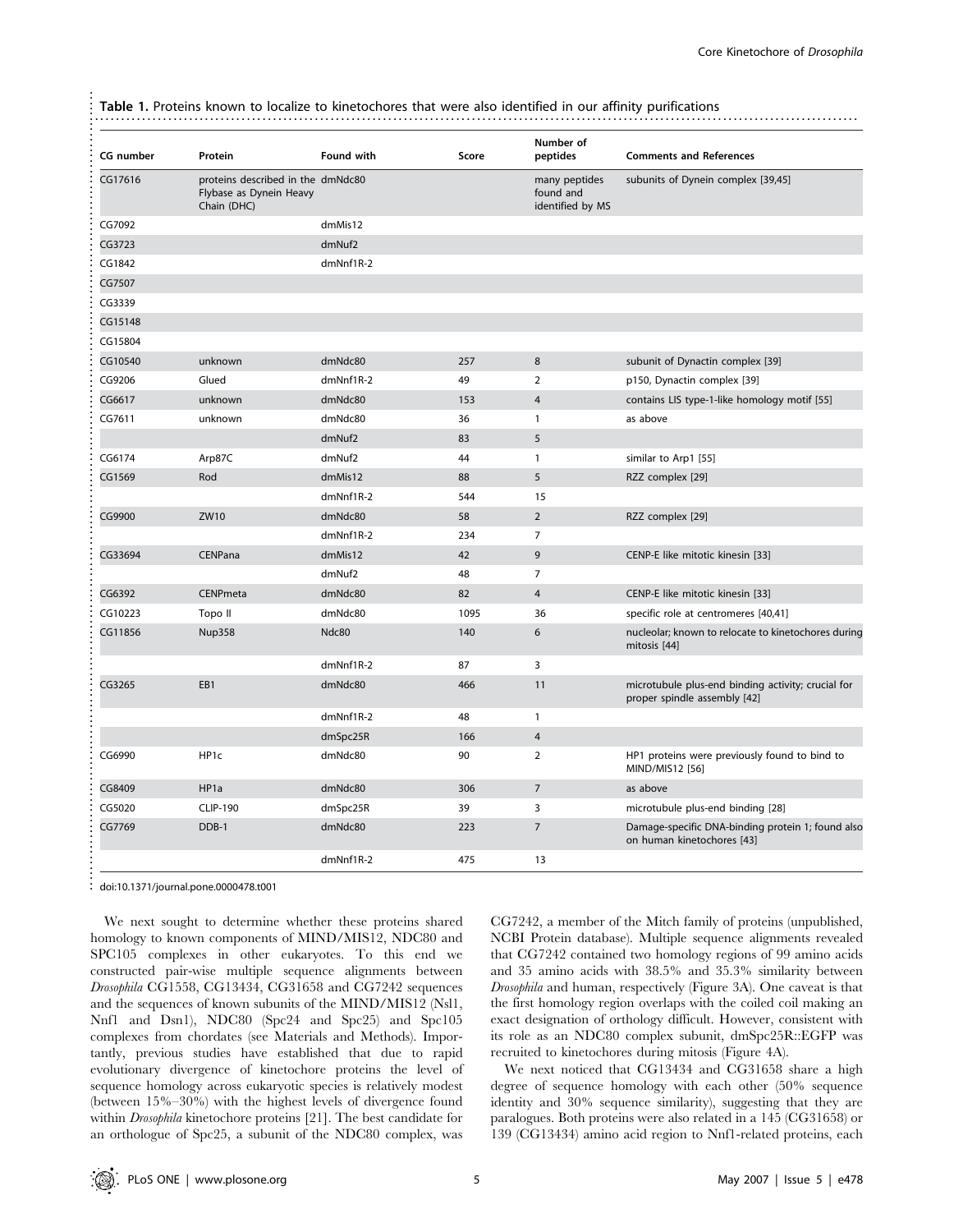

Figure 3. Identification and annotation of potential Spc25, Nnf1, Nsl1 and Spc105/KNL-1 orthologues in Drosophila. Multiple sequence alignments of chordate (including, where available, Homo sapians (hs), Pan troglodytes (pt), Bos taurus (bt), Mus musculus (mm), Rattus norvegicus (rn), Gallus gallus (gg), Xenopus laevis (xl) Xenopus tropicalis (xt)) of Spc25 (A), Nnf1 (B), Nsl1 (C) and Spc105/KNL1-R (D) and potential orthologues in Drosophila melanogaster (dm), Drosophila simulans (dsim), Drosophila sechellia (dsec) and Drosophila yakuba (dyak). White letters on black denote identical residues, white letters on green, identical residues in >80% of the organisms and black letters on green, similar residues in >80% of organisms. Schematic drawings above the alignment indicate the length of the human and D. melanogaster proteins and the percentage donate the degree of similarity of indicated regions (black boxes). Blue helices give the position and length of coiled coils. doi:10.1371/journal.pone.0000478.g003

with 39.8% similarity to the human Nnf1R (part of MIND/MIS12 complex). This region also contained the conserved Nnf1 homology block 2 [21], although the sequence similarity was lower between humans and Drosophila (35.5%) compared to between humans and budding yeast (67%; Figure 3B). This was a surprising result since all other eukaryotic species, ranging from simple microsporidia to complex metazoans, contain only a single Nnf1 protein. We therefore provisionally named CG31658 as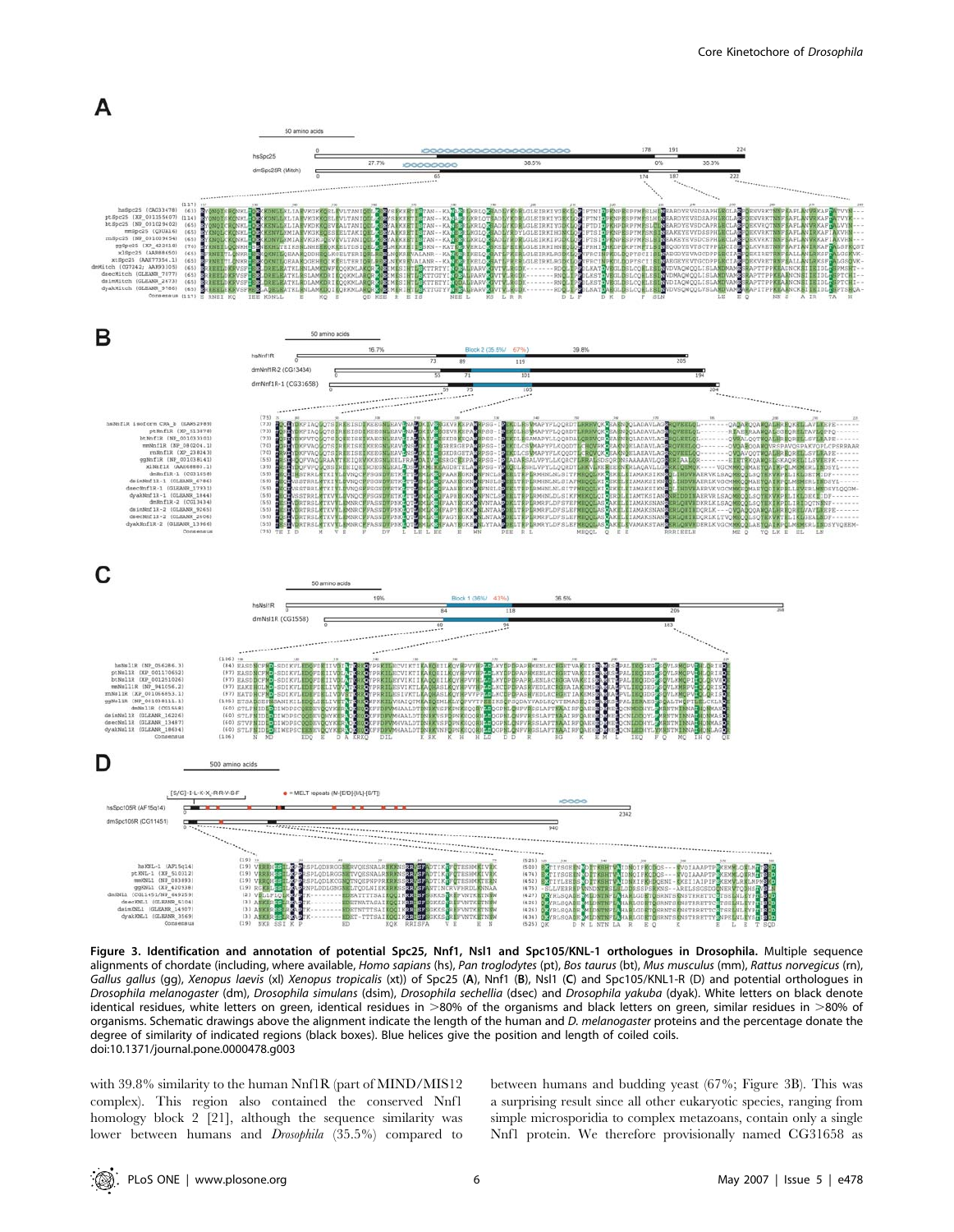

Figure 4. Localization of new components of Drosophila kinetochores in mitotic and interphase cells. Localization of dmSpc25R/Mitch (A), dmNnf1R-1 (B), dmNnf1R-2 (C) and dmNsl1R (D) EGFP fusions expressed in stable D-mel cell lines. EGFP fusions with dmNnf1R-2 and dmNsl1R show localization to centromeres/kinetochores in interphase and mitosis, whereas dmSpc15R/Mitch and dmNnf1R-1 are present on kinetochores only during mitosis. Single colour images demonstrate localization of EGFP fusions. Merged images show DNA (blue), a-tubulin, CENP-C or CID/CENP-A (red) and EGFP fusions (green). Arrows indicate mitotic cells. Bar represents 5  $\mu$ m. doi:10.1371/journal.pone.0000478.g004

dmNnf1R-1 and CG13434 as dmNnf1R-2. Although EGFP::dmNnf1R-2 was present on kinetochores during both mitosis and interphase (Figure 4C), dmNnf1R-1::EGFP only recruited to kinetochores in mitosis (Figure 4B). Tagging dmNnf1R-1 at the amino-terminus and dmNnf1R-2 at the carboxy-terminus produced the same localization pattern (data not shown). This data suggests that the Drosophila MIND/MIS12 complex may be regulated during the cell cycle and that its composition may be distinct from other eukaryotic species.

Protein CG1558 shared a conserved 123 amino acid region of homology (36.5% similarity) with Nsl1-related proteins (Figure 3C), another MIND/MIS12 complex subunit. This homology region also contains the conserved Nsl1 homology block [21] in which the degree of homology is comparable: 42% similar between human and budding yeast compared to 36% similarity between human and Drosophila. CG1558 was also similar in size (183 amino acids) to mammalian Nsl1 proteins and lacked any other structural features. Moreover, dmNsl1R::EGFP was localized to kinetochore during both interphase and mitosis consistent with the localization pattern for MIND/MIS12 complex subunits in other organisms (Figure 4D). We therefore

provisionally name CG1558 as a Drosophila melanogaster Nsl1 related protein (dmNsl1R; Figure 3C).

The high level of CG11451 enrichment in affinity purifications and the size of this protein made us wonder whether it is related to the correspondingly large KNL-1/Spc105 family of proteins. These proteins have all been shown to contain the invariant [S/G]ILK and RRSVF motifs in the amino-terminus of the protein along with a number of divergent MELT repeats and a carboxy-terminal coiled coil [6]. In Drosophila CG11451 sequences the N-terminal motifs were conserved although only one MELT repeat (in D. melanogaster) could be identified compared to ten repeats in the human protein (Figure 3D). However, we provisionally name CG11451 as dmSpc105R (Figure 3D).

Overall, using a combination of proteomics, bioinformatics and microscopy we have identified subunits of Drosophila NDC80 (dmNdc80, dmNuf2R, dmSpc25), MIND/MIS12 (dmMis12, dmNsl1R, dmNnf1R-1 and dmNnf1R-2) and SPC105 (dmSpc105R) complexes. Our failure to identify the fourth subunits of the MIND/MIS12 (Dsn1) or NDC80 (Spc24) complexes is likely to reflect a very high level of sequence divergence or the absence of these proteins. Nevertheless,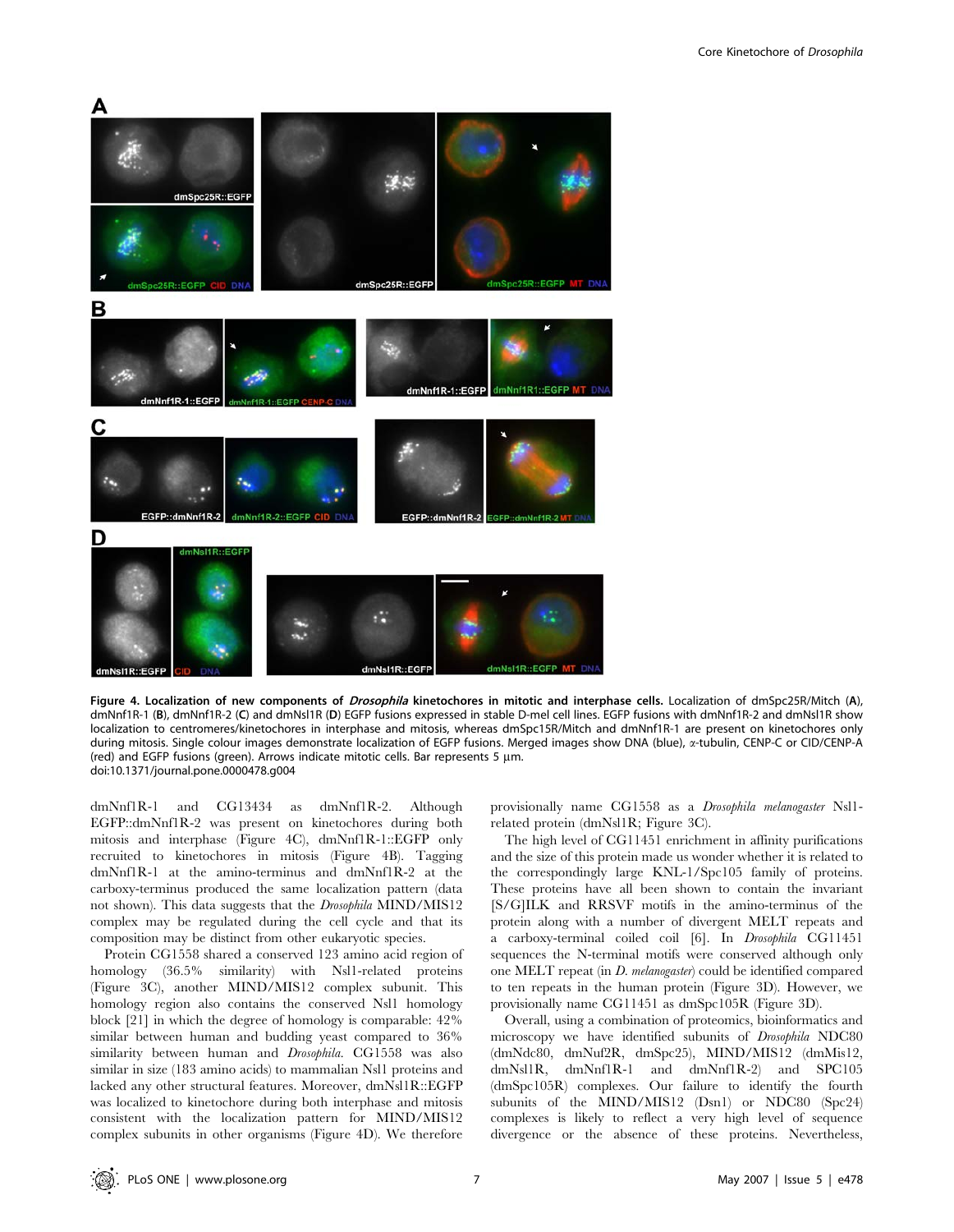

Figure 5. Downregulation of centromeric and kinetochore proteins causes severe defects in chromosome congression and segregation. Mitotic phenotypes of D-mel wild-type cells transfected with dsRNAs targeting kinetochore proteins as indicated and stained with anti-a-tubulin antibody (to mark microtubules; red) and DAPI (to mark DNA; blue). Bar represents 5 µm. doi:10.1371/journal.pone.0000478.g005

Drosophila kinetochores appear to contain a molecular core similar to that found in other eukaryotes.

# Newly identified kinetochore proteins are crucial for proper chromosome congression and segregation

An important question is how the core Drosophila kinetochore components contribute to kinetochore function. To address this question we used double-stranded RNAs (dsRNAs) to selectively deplete dmNdc80, dmNuf2R, dmSpc25R, dmMis12, dmNsl1R, dmNnf1R-1, dmNnf1R-2 or dmSpc105R from D-mel cells. These cells were then fixed and stained with anti-tubulin antibodies (to mark microtubules) and DAPI (to mark DNA) and effects on mitosis were assessed. As a control we compared the observed phenotypes with that found following depletion of the known kinetochore proteins CID/CENP-A and CENP-C [16, 36]. In each case we performed at least two independent RNAi experiments and confirmed that the number of dsRNA sequential transfections (1, 2 or 3) did not worsen the observed phenotypes, suggesting that the first RNAi treatment caused maximal loss of function in those assays (data not shown). Following depletion of CID/CENP-A, CENP-C, dmMis12, dmNsl1R, dmNuf2, dmNdc80 or dmSpc25R we observed a similar phenotype: chromosome congression was severely impaired resulting in chromosomes being distributed throughout the cytoplasm and the metaphase plate was completely absent (Figure 5). Frequency of this ''scattered chromosome'' phenotype within the population of cells after RNAi was high (86% for dsRNA targeting dmMis12, 87% for dmSpc25R/Mitch, 94% for dmNdc80, 84% for dmNuf2 and 94% for CID, compared to 0% in the negative control  $(n = 100$  in each case)). Despite the congression problems, cells were still able to progress into anaphase where we observed a high frequency of chromosome mis-segregation events (chromatin bridges and lagging chromosomes). In addition, many interphase cells had deformed nuclei and the presence of extranuclear DNA (data not shown). These data are consistent with the idea that the spindle assembly checkpoint may be inactivated in the absence of the studied proteins.

In contrast, we observed a less pronounced phenotype following treatment with dsRNAs targeting dmNnf1R-1 or dmNnf1R-2 (Figure S1). Since sequences of dmNnf1R-1 and dmNnf1R-2 are very similar, we thought that the lack of a dmMis12-like phenotype may be due to functional redundancy. To test this we used a mixture of dsRNAs to target both proteins simultaneously and observed a mitotic phenotype similar to depletion of dmMis12 (78% of cells after combined dsRNA treatment showed a ''scattered chromosome" phenotype;  $n = 100$ ; Figure 5), suggesting that dmNnf1R-1 and dmNnf1R-2 are functionally redundant.

Depletion of CENP-C and dmSpc105R led to a distinct phenotype in which cell proliferation appeared to be completely blocked resulting in an absence of mitotic cells following 72 hours of dsRNA treatment. However, following shorter dsRNA treatments (24 or 48 hour) we could observe defects in chromosome congression and segregation in a manner similar to the phenotypes following knockdown of the other kinetochore proteins (see above). We also observed that depletion of these kinetochore components, with the exception of CENP-C, dmNs1lR and dmSpc105R, caused a significant increase in the length of the mitotic spindle.

Spindle lengths were increased to 8.9  $\mu$ m $\pm$ 1.7 in the case of dmMis12 ( $n = 30$ ) or 9.3  $\mu$ m $\pm$ 1.6 following CENP-A/CID depletion (n = 38), compared to 6.9  $\mu$ m $\pm$ 1.1 (n = 41) for control depletions. These spindle defects were even more severe following depletion of dmNdc80 (9.8  $\mu$ m $\pm$ 2.3, n = 50), dmSpc25R/Mitch (10.5  $\mu$ m ± 2.9, n = 40) or dmNuf2 (12.8  $\mu$ m ± 2.7, n = 13). In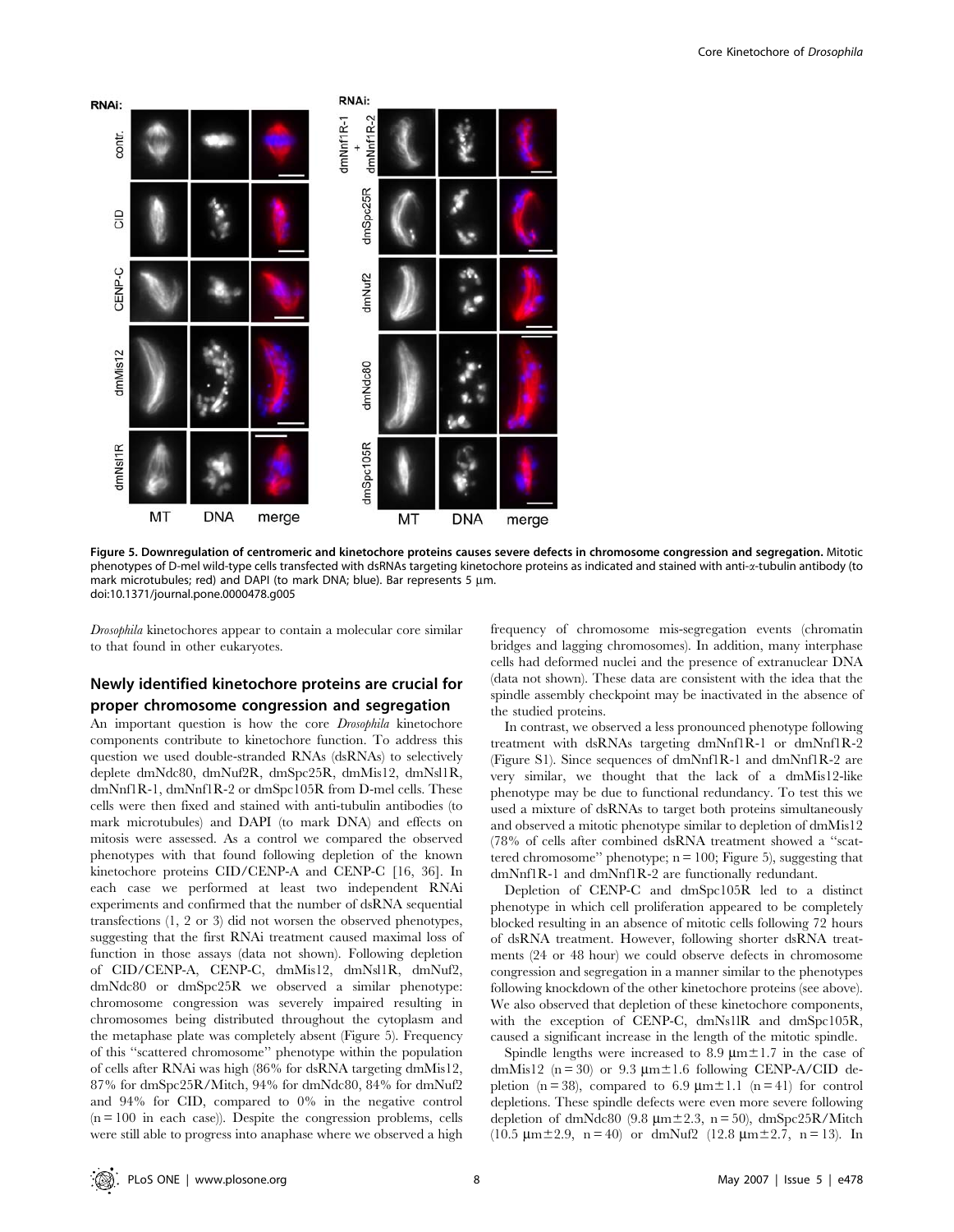

Figure 6. Dependency relationships between dmNnf1R-1 and other centromere and kinetochore proteins. Example of the experimental approach used to establish dependencies between Drosophila centromere/kinetochore components: cells stably expressing dmNnf1R-1::EGFP fusion were treated with dsRNAs targeting other kinetochore components as indicated. Cells were stained with anti- $\alpha$ -tubulin antibody (first column) and counter-stained with DAPI (second column). DEP indicates ''dependency'' and IND indicates ''independency'' for kinetochore binding by dmNnf1R-1::EGFP. This approach allowed to establish recruitment dependencies for all other centromeric and kinetochore proteins analyzed in this study. Bar represents 5  $\mu$ m. doi:10.1371/journal.pone.0000478.g006

many cases, microtubule elongation resulted in the spindle bending, presumably due to spindle poles reaching the inner side of the plasma membrane (Figure 5). The elongated spindle phenotype following kinetochore protein inactivation has been reported previously [e.g. 26, 48] in different organisms, and may reflect the mis-regulated addition of tubulin heterodimers at the plus-ends of kinetochore microtubules. Whether these phenotypic differences reflect differences in protein depletion levels or different biological roles remains to be determined. However, we can conclude that all subunits of the core Drosophila kinetochore studied here are absolutely essential for proper chromosome congression and segregation during mitosis.

## Recruitment dependencies between Drosophila centromere and kinetochore proteins

We next investigated how this set of novel *Drosophila* kinetochore components is assembled onto centromeres during mitosis. To do this we used RNAi to individually down regulate dmMis12, dmNnf1R-1/dmNnf1R-2, dmNsl1R, dmSpc25R, dmNuf2 and dmNdc80 in 7 cell lines stably expressing GFP-tagged forms of dmMis12, dmNnf1R-1, dmNnf1R-2, dmNsl1R, dmSpc25R, dmNuf2 and dmNdc80. We also included the centromeric proteins CID/CENP-A and CENP-C in this analysis and used antibodies, instead of EGFP fusions, to follow protein localization. We were unable to measure the intensity of EGFP signals directly, because our cell lines were polyclonal and contained a mixed population of cells with heterogeneous expression levels (data not shown). Moreover, complete knockdown of protein expression is difficult to achieve and residual protein can be sufficient for some function analogous to the situation with hypomorphic mutations [49]. We therefore only analysed cells which displayed the mitotic defects described above in which extensive depletion of the target protein could be expected (for the example see Figure 6). By using this approach we were able to establish a set of interdependencies between components of the core Drosophila kinetochore (Figure 7A).

The localization of all proteins studied required CID/CENP-A for centromeric localization. CENP-C showed strong dependence on CID/CENP-A for centromere localization in interphase, but weak dependence for association with centromeres/kinetochores in mitosis. This probably reflects the report that even very low levels of CENP-A (in human cells) are sufficient to promote some functions of that protein [49]. On the other hand, CID/CENP-A remained centromere bound in the absence of all proteins tested consistent with its role in establishing the position and assembly of the kinetochore. CENP-C was also required to load all the subunits of MIND and NDC80 onto kinetochores but not *vice versa*. Thus, CID/CENP-A likely promotes CENP-C binding, which together, form a centromeric-localized protein platform for the assembly of kinetochore components. Interestingly, human Mis12 does not require either CENP-A [20,26] or CENP-C [20] to bind kinetochores, revealing a potential difference between Drosophila and human kinetochores. The NDC80 complex has an additional requirement for the MIND/MIS12 complex subunits and dmSpc105R. In contrast, MIND/MIS12 components did not require NDC80 complex subunits for kinetochore association and only the dmNnf1R-2 and dmNsl1R subunits required dmSpc105R. Thus, centromeric CID/CENP-A and CENP-C promote assembly of MIND/MIS12 and dmSpc105R which, in turn, allow the recruitment of the NDC80 complex to kinetochores.

Within the *Drosophila* NDC80 complex itself the dmNdc80 and dmNuf2 subunits depended on each other, as well as dmSpc25R for kinetochore binding. Importantly, dmSpc25R could still bind to the kinetochore in the absence of dmNuf2 or dmNdc80, a result consistent with previous studies performed in vertebrates [37], and thus the designation of dmSpc25R as an NDC80 subunit. Within the MIND/MIS12 complex, dmMis12 required dmNnf1R-1/ dmNnf1R-2 but not dmNsl1R for kinetochore binding. The two dmNnf1R proteins could bind kinetochores independently of each other, as we detect normal localization of their EGFP fusions after treatment with the single dsRNAs (Figure S1). However, we could not unequivocally determine if recruitment of dmNsl1R depends on dmNnf1R-1 and dmNnf1R-2, although it clearly depends on dmMis12.

This set of dependencies is different from the one emerging from studies in mammalian and yeast cells where all MIND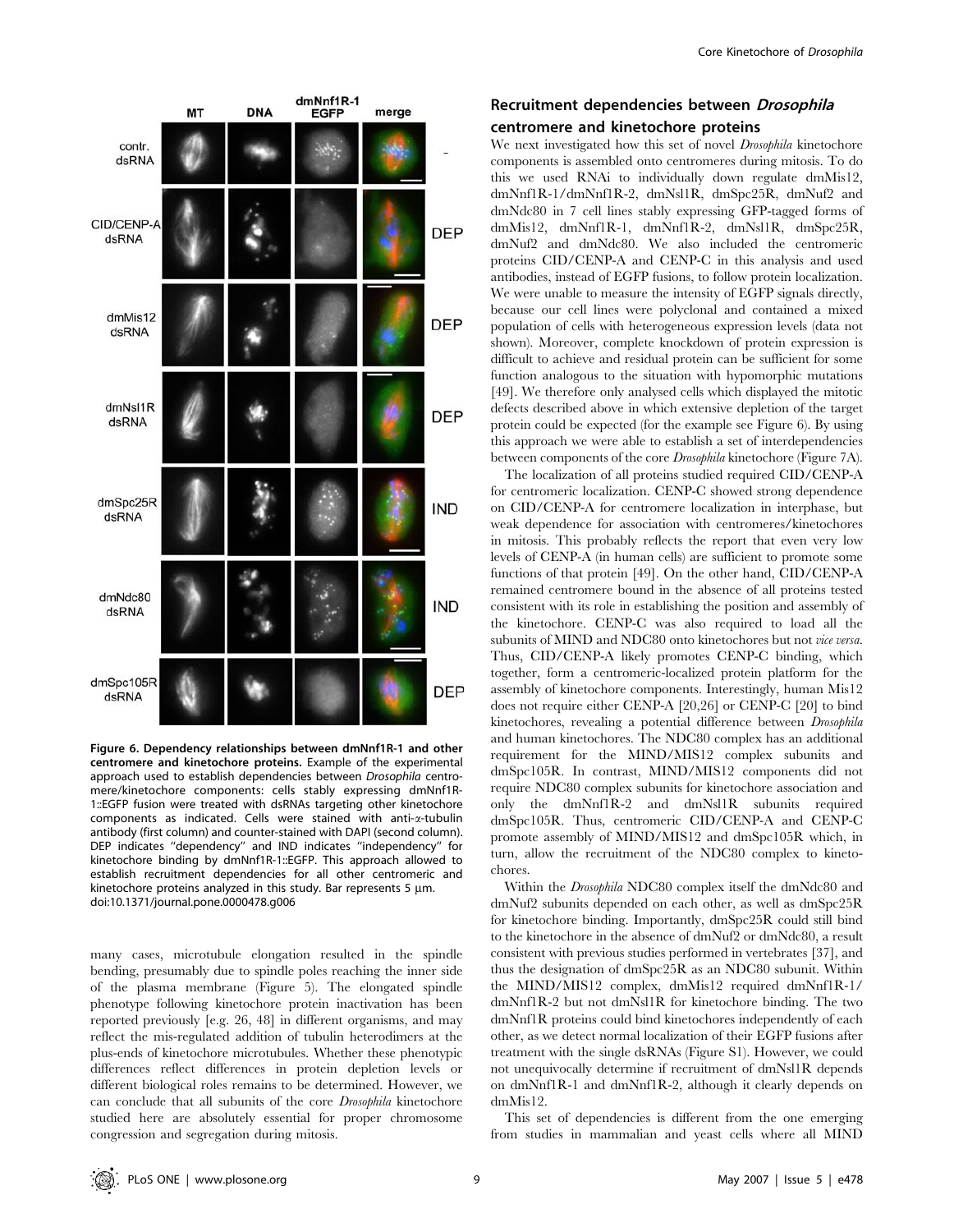| dsRNA                        | <b>Localization of:</b> |               |            |                                      |            |            |            |            |              |  |  |
|------------------------------|-------------------------|---------------|------------|--------------------------------------|------------|------------|------------|------------|--------------|--|--|
| targeting:                   | CID                     | <b>CENP-C</b> | dmMis12    | dmNnf1R-2 dmNnf1R-1 dmNsI1R dmSpc25R |            |            |            | dmNuf2     | dmNdc80      |  |  |
| <b>CID</b>                   | ٠                       | <b>DEP</b>    | <b>DEP</b> | <b>DEP</b>                           | <b>DEP</b> | <b>DEP</b> | <b>DEP</b> | <b>DEP</b> | <b>DEP</b>   |  |  |
| <b>CENP-C</b>                | <b>IND</b>              | ٠             | <b>DEP</b> | <b>DEP</b>                           | <b>DEP</b> | <b>DEP</b> | <b>DEP</b> | <b>DEP</b> | nd           |  |  |
| dmMis12                      | <b>IND</b>              | <b>IND</b>    | ٠          | <b>DEP</b>                           | <b>DEP</b> | <b>DEP</b> | <b>DEP</b> | <b>DEP</b> | <b>DEP</b>   |  |  |
| $dmNnf1R-1 +$<br>$dmNnf1R-2$ | <b>IND</b>              | nd            | <b>DEP</b> | $-1$                                 | $-1)$      | DEP? $2)$  | <b>DEP</b> | <b>DEP</b> | <b>DEP</b>   |  |  |
| dmNsI1R                      | <b>IND</b>              | nd            | <b>IND</b> | <b>IND</b>                           | <b>DEP</b> | ٠          | DEP? $2)$  | <b>DEP</b> | <b>DEP</b>   |  |  |
| dmSpc25R                     | <b>IND</b>              | <b>IND</b>    | <b>IND</b> | <b>IND</b>                           | <b>IND</b> | <b>IND</b> | ٠          | <b>DEP</b> | <b>DEP</b>   |  |  |
| dmNuf2                       | <b>IND</b>              | nd            | <b>IND</b> | <b>IND</b>                           | <b>IND</b> | <b>IND</b> | <b>IND</b> | ٠          | part. IND 3) |  |  |
| dmNdc80                      | <b>IND</b>              | nd            | <b>IND</b> | <b>IND</b>                           | <b>IND</b> | <b>IND</b> | <b>IND</b> | <b>DEP</b> | ٠            |  |  |
| dmSpc105R                    | <b>IND</b>              | <b>IND</b>    | <b>IND</b> | DEP/IND <sup>4)</sup>                | <b>DEP</b> | <b>DEP</b> | <b>DEP</b> | <b>DEP</b> | <b>DEP</b>   |  |  |



Figure 7. Dependency relationships between newly described Drosophila kinetochore proteins for their recruitment to kinetochores. (A) Summary of recruitment dependencies generated from the series of experiments exemplified in Figure 6. DEP = dependent; IND = independent; nd – not determined (experiment not performed). <sup>1)</sup> dmNnf1R-1 and dmNnf1R-2 localize to kinetochores independently of each other. <sup>2)</sup> In those cases we were unable to determine the dependency. <sup>3)</sup> Foci of GFP::dmNdc80 present on kinetochores, but with much lower intensity than in control (partial dependency). 4) No signal of dmNnf1R-2 in mitotic cells, but foci still present in interphase. Dependencies of some MIND/MIS12 complex components on dmSpc105R for their recruitment to kinetochore indicate that the assembly of MIND/MIS12 and dmSpc105R are interdependent. NDC80 complex depends on both of them for its proper localization in mitosis. Colours indicate the kinetochore complexes that a particular protein belongs to (see B). (B) Schematic representation of kinetochore assembly in Drosophila melanogaster. doi:10.1371/journal.pone.0000478.g007

subunits are dependent on each other for kinetochore loading [22]. Overall these experiments provide, for the first time, an important framework of how Drosophila kinetochores are assembled (Figure 7B). Moreover, our studies reveal several differences in terms of kinetochore assembly between Drosophila and other organisms, although the overall subunit composition appears to be largely conserved.

## Conclusion

The Drosophila MIND/MIS12 and NDC80 complexes and the Spc105 protein, like their eukaryotic counterparts, are essential for chromosome congression and segregation, but are highly diverged in sequence. The ability to purify components of all three complexes using an affinity reagent directed against a single component reflects the strength of interactions between these core kinetochore complexes in Drosophila. Moreover, Drosophila kinetochores assemble via the initial binding of CENP-A/CENP-C to centromeres followed by recruitment of first, the MIND/Mis12, and then the NDC80 complexes. dmSpc105R appears to function in the stabilization of this quaternary kinetochore structure. Our study thus illuminates the network of interactions between core

kinetochore components that provide the scaffold for subsequent loading of additional kinetochore proteins such as microtubule associated factors and components of the checkpoint signalling machinery.

## MATERIALS AND METHODS

## cDNAs and vectors

cDNA clones used in this study (dmMis12 (CG18156) – RE19545, dmNuf2 (CG8902) - SD05495, dmNdc80 (CG9938) – LD33040, dmSpc25R/Mitch (CG7242) - LD37196, dmNnf1R-1 (CG31658) - RE44027, dmNnf1R-2 (CG13434) - RE42502, dmNsl1R (CG1558) - RE03006) were ordered from the Drosophila Genomics Resource Centre (DGRC). Open reading frames were PCR amplified using primers containing recombination sites at  $5'$  and  $3'$  ends. Products of PCR reactions were gel-purified and used for BP reactions with pDONR221 according to standard protocols of the Gateway Technology (Invitrogen). Different primer sets were used to create entry clones for N-terminal (STOP codon-containing) or C-terminal tagging (no STOP codon). And resulting clones verified by DNA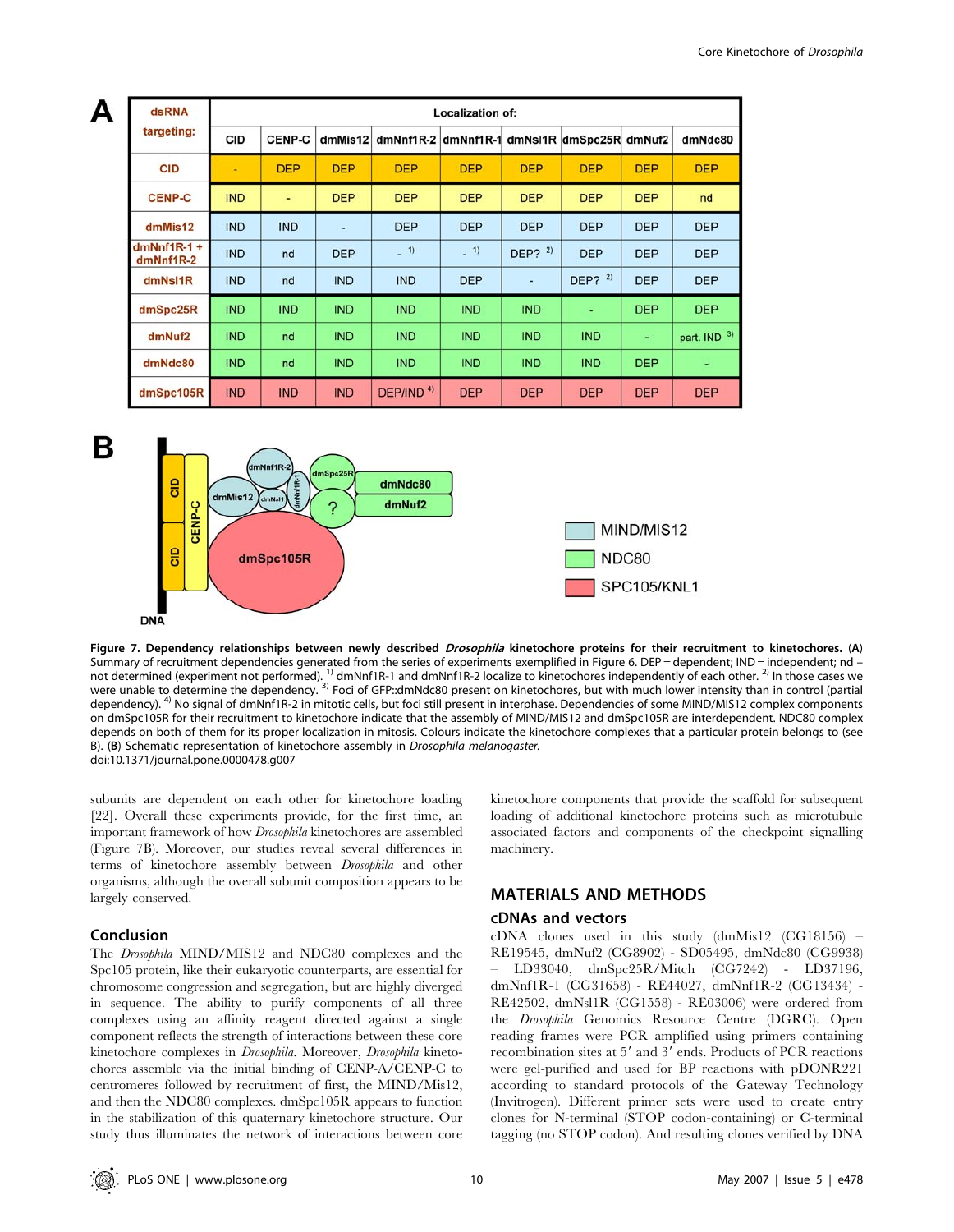sequencing. Primer sequences for all constructs are available on request. Destination vectors contained either  $5'$  or  $3'$  TAP (V5/ CBP/TEV/proteinA, where CBP is calmodulin binding peptide and TEV is tobacco etch virus protease site), protein A or EGFP epitope tags, and in each case expression was driven by an Actin 5 promoter [50]. Transfer of inserts from entry vectors into destination vectors was performed using LR reaction as described by the manufacturer (Invirogen).

#### Construction of stable cell lines

D.mel-2 or D-mel cell lines (Invitrogen, Cat. No. 10831–014) were used for all experiments and cultured in serum-free medium (Drosophila SFM, Invitrogen) supplemented with Pen/Strep and Glutamine at  $25^{\circ}$ C according to standard protocols. For transfection, cells were seeded at the density of  $3\times10^6$  per well of sixwell plate in SFM without Pen-Strep. They were then transfected with  $5 \mu$ g of a destination vector plus  $0.5 \mu$ g of pCoBlast (Invitrogen) using CellFectin (Invitrogen) according to the manufacturer recommendations. After 24 hours medium was changed to SFM+Pen/Strep, and at 48 hours changed to medium containing SFM+Pen/Strep+Blasticidin  $(30 \mu g/ml)$  for a further 3 days to select for stable cell lines.

#### Affinity purifications of protein complexes

We performed affinity purifications according to standard protocol [51], which was slightly modified [50]. Briefly,  $0.5-1\times10^9$  D-mel cells were collected by centrifugation at 1000 g for 10 min and washed once with 10 ml cold phosphate-buffered saline. The cell pellet was either used directly in affinity purification experiments or stored at  $-80^{\circ}$ C. The cell pellet was resuspended in 10 ml of ice cold buffer A (75 mM HEPES pH7.5, 150 mM KCl, 1.5 mM EGTA, 1.5 mM  $MgCl<sub>2</sub>$  a, 7.5% glycerol, 0.1% NP40) containing fresh DTT (5 mM), complete protease inhibitor cocktail (Roche) and Benzonase (10 U/ml). Cells were broken by four successive rounds of freeze-thawing on dry ice and incubation at  $30^{\circ}$ C. Complete breakage of the cells was confirmed by microscopy prior to removal of insoluble material by centrifugation at 20,000 rpm (SS34 rotor, Sorvall) for 30 min. The supernatant was mixed with pre-equilibrated Dynabeads (Invitrogen) conjugated with rabbit IgG (MP Biochemicals) and incubated for 2–4 hours with gentle rotation. In our pilot experiments (using a single step purification protocol) we identified the same set of enriched proteins following purification with either a TAP or protein A epitope tag, except the TAP tag also pulled down calmodulin and calmodulin-binding proteins. Non-specific bound proteins were removed by six successive washes in buffer A which contained low salt to preserve weak and/or transient interactors, followed by a final wash with buffer B (50 mM Tris-HCl pH 8.0, 0.5 mM EDTA). Proteins were eluted from beads by incubation in 1 M NH4OH at room temperature for 10 min with gentle agitation. The elution was then repeated a second time and the supernatants pooled and lyophilized. Lyophilized proteins were then dissolved in 30 µl of  $1\times$  SDS PAGE Laemmli gel loading buffer (SIGMA), denatured at  $95^{\circ}$ C for 5 min and loaded onto Tris-Glycine 4–20% gradient gel (Invitrogen). After Colloidal Coomassie staining and destaining (detailed procedure at the Cambridge Centre for Proteomics web-site http://www.bio.cam.ac.uk/proteomics/ sampleprep.htm), protein bands were excised and subjected to mass spectrometry analysis.

#### Mass spectrometry

Proteins within excised gel pieces were first reduced using dithiothreitol, carboxyamidomethylated, and then digested to peptides using trypsin (Promega) on a MassPrepStation (Waters, Manchester, UK). The resulting peptides were applied to a LC-MS/MS. For LC-MS/MS, the reverse phase liquid chromatographic separation of peptides was achieved with a PepMap C18 reverse phase, 75 mm i.d., 15-cm column (LC Packings, Amsterdam) on a Eksigent LC system (Presearch) attached to a linear ion-trap mass spectrometer (LTQ – Thermo Finnigan). The MS/MS fragmentation data achieved was used to search the National Center for Biotechnology Information database using the MASCOT search engine (http://www.matrixscience.com). Probability-based MASCOT scores were used to evaluate identifications. Only matches with  $P<0.05$  for random occurrence were considered significant.

#### Protein sequence analyses

Database searches for Drosphila simulans, Drosophila sechellia and Drosophila yakuba orthologues of Drosophila melanogaster CG7242 (Mitch), CG31658, CG13434, CG1558 and CG11451 were performed on the Flybase annotated protein database using protein-protein BLAST (blastp) (http://flybase.bio.indiana.edu/ blast/). Multiple sequence alignments were built with Vector NTi (invitrogen) using the ClustalW algorithm and edited by hand [52]. Amino acid similarities used in multiple sequence alignments were as described previously [21]. Coiled coil predictions were based on the COILS program using a window size of 28 [53].

#### RNAi

RNAi treatment was carried out essentially as described previously [50,54] with the following modifications: Primer pairs (Table S1) were designed to allow synthesis of dsRNA between 300 and 500 nt long. RNAi sequences were checked by BLAST against the Drosophila genome to avoid any potential off-target effects. The RiboMAX (Promega) kit was used to synthesize dsRNA using T7 Polymerase using entry vectors as templates. The EGFP cDNA or the bacterial kanamycin resistance were used to synthesize control non-targeting dsRNAs. After synthesis, DNA digest and annealing (original Promega protocol for the RiboMAX kit), the yield and purity of dsRNAs was calculated following agarose gel electrophoresis and ethidium bromide staining. For RNAi experiments,  $20 \mu g$  of dsRNA was transfected into  $10^6$  D-mel cells using TransFast reagent (Promega) in a total volume of 1 ml per well of a 6-well plate. 2 ml of SFM were added to each well 1 hour posttransfection. Cells were then incubated for 3 days before analysis by immunofluorescence microscopy or another dsRNA transfection. Negative control was always included in all experiemnts. Given that specific antibodies are not available at the moment for the newly identified Drosophila kinetochore proteins, in this study we used EGFP fusions to confirm the specificity of knockdown and observed a significant decrease in the intensity of the EGFP fluorescence in each case. All RNAi experiments were repeated at least once.

#### Immunofluorescence and microscopy

For immunofluorescence experiments cells were harvested, seeded onto coverslips and allowed to adhere for 3 hours before fixation. Cells were fixed with PHEM buffer (3.7% formaldehyde, 60 mM PIPES pH 6.8, 25 mM HEPES pH 7.0, 10 mM EGTA, 4 mM  $MgSO<sub>4</sub>$ ). They were incubated for  $1-3$  hours in blocking solution (3% BSA, 0.5% Triton X-100 in PBS) and stained for 3 hours with primary antibodies diluted in PBT (1% BSA, 0.1% Triton X-100 in PBS). After 3 washes with PBT, secondary antibody staining was performed for 1 hour, followed by another 3 washes with PBT and one wash with PBS. Coverslips were mounted on slides with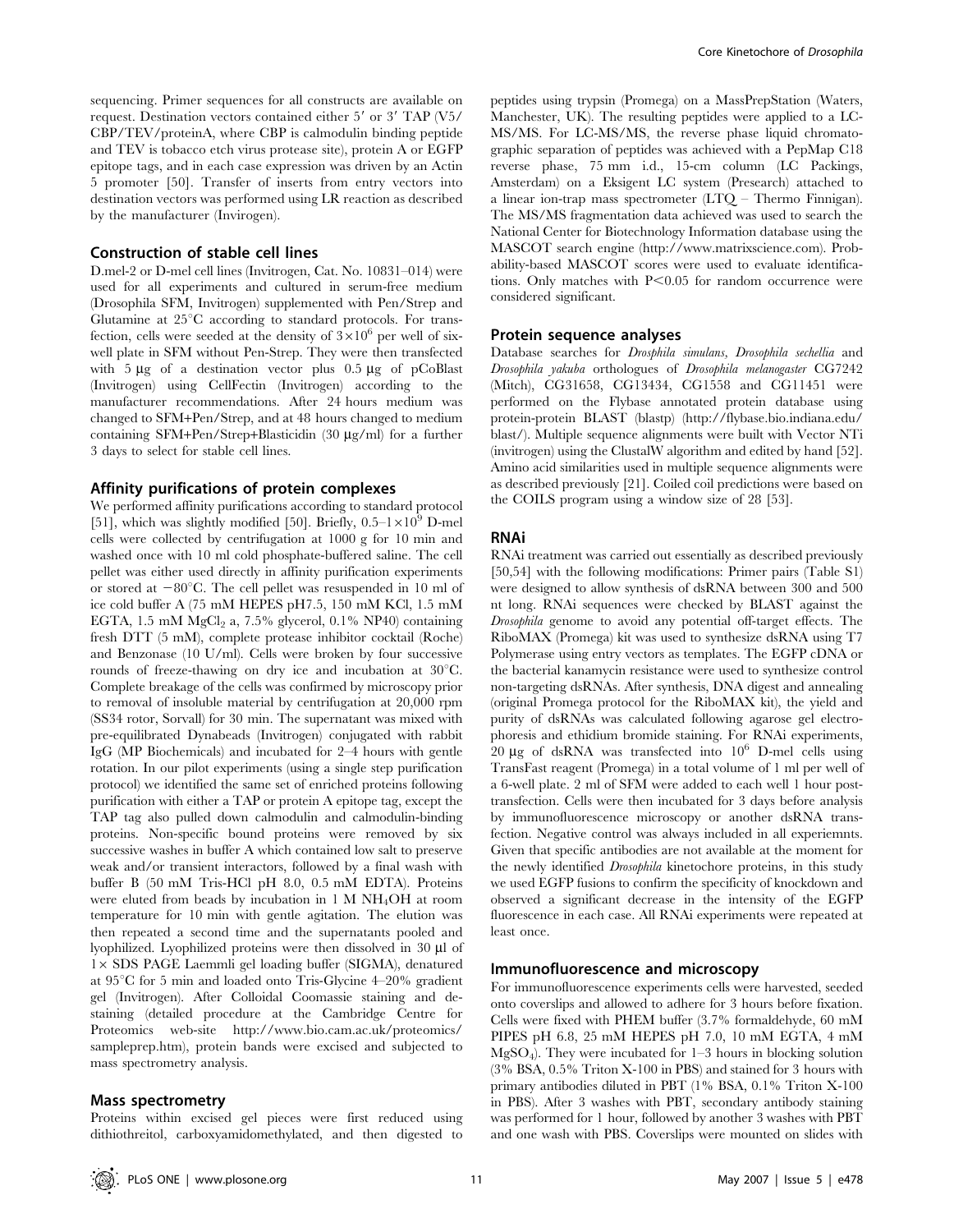ProLong Gold antifade reagent containing DAPI (Invitrogen). Chicken antibodies for CID/CENP-A staining were generated in our laboratory and used at a dilution of 1:5000. Rat anti-a-tubulin antibodies (YL1/2) were purchased from Oxford Biotechnology (diluted 1:50). Rabbit anti-CENP-C antibodies were a kind gift of Christian Lehner (diluted 1:1000). Secondary antibodies conjugated with AlexaFluor dyes (488 for green or 594 for red channel; Invitrogen) were diluted 1:500.

Images (projected stacks of multiple z-planes) were taken on a Zeiss Axiovert 200M microscope (objective  $100\times$ ) with a Cool-SNAP HQ camera (Photometrics) using Metamorph software (Molecular Devices). Metamorph was also used to calculate length of spindles following RNAi treatments.

#### SUPPORTING INFORMATION

Figure S1 Mitotic phenotypes observed after treatment with single dsRNAs targeting dmNnf1R-1 or dmNnf1R-2. Phenotypes were less severe than for dsRNAs targeting other centromere or kinetochore proteins. Long spindles and scattered chromosomes were observed only on rare occasions. However, mitotic cells were unable for form proper metaphase plates. Instead, the DNA masses of congressed chromosomes were observed in centers of the mitotic spindles. Sometimes single chromosomes were located close to one or both spindle poles. (A) Cells stably expressing dmNnf1R-2::EGFP fusion treated with dmNnf1R-1 RNAi. Images show independency of dmNnf1R-2 on dmNnf1R-1 for its recruitment to kinetochores during mitosis. (B) Cells stably expressing dmNnf1R-1::EGFP fusion treated with dmNnf1R-2 RNAi. dmNnf1R-1 was recruited to kinetochores independently

### **REFERENCES**

- 1. Chan GK, Liu ST, Yen TJ (2005) Kinetochore structure and function. Trends Cell Biol 15: 589–598.
- 2. Maiato H, DeLuca J, Salmon ED, Earnshaw WC (2004) The dynamic kinetochore-microtubule interface. J Cell Sci 117: 5461–5477.
- 3. De Wulf P, McAinsh AD, Sorger PK (2003) Hierarchical assembly of the budding yeast kinetochore from multiple subcomplexes. Genes Dev 17: 2902–2921.
- 4. McAinsh AD, Tytell JD, Sorger PK (2003) Structure, function, and regulation of budding yeast kinetochores. Annu Rev Cell Dev Biol 19: 519–539.
- 5. Cheeseman IM, Chappie JS, Wilson-Kubalek EM, Desai A (2006) The conserved KMN network constitutes the core microtubule-binding site of the kinetochore. Cell 127: 983–997.
- 6. Cheeseman IM, Niessen S, Anderson S, Hyndman F, Yates JR 3rd, et al. (2004) A conserved protein network controls assembly of the outer kinetochore and its ability to sustain tension. Genes Dev 18: 2255–2268.
- 7. Desai A, Rybina S, Muller-Reichert T, Shevchenko A, Shevchenko A, et al. (2003) KNL-1 directs assembly of the microtubule-binding interface of the kinetochore in C. elegans. Genes Dev 17: 2421–2435.
- 8. McAinsh AD, Meraldi P, Draviam VM, Toso A, Sorger PK (2006) The human kinetochore proteins Nnf1R and Mcm21R are required for accurate chromosome segregation. EMBO J 25: 4033–4049.
- 9. Liu X, McLeod I, Anderson S, Yates JR 3rd, He X (2005) Molecular analysis of kinetochore architecture in fission yeast. EMBO J 24: 2919–3029.
- 10. Dawe RK, Henikoff S (2006) Centromeres put epigenetics in the driver's seat. Trends Biochem Sci 31: 662–669.
- 11. Vos LJ, Famulski JK, Chan GK (2006) How to build a centromere: from centromeric and pericentromeric chromatin to kinetochore assembly. Biochem Cell Biol 84: 619–639.
- 12. Carroll CW, Straight AF (2006) Centromere formation: from epigenetics to selfassembly. Trends Cell Biol 16: 70–78.
- 13. Pidoux AL, Allshire RC (2005) The role of heterochromatin in centromere function. Philos Trans R Soc Lond B Biol Sci 360: 569–579.
- 14. Heit R, Underhill DA, Chan G, Hendzel MJ (2006) Epigenetic regulation of centromere formation and kinetochore function. Biochem Cell Biol 84: 605–618.
- 15. Morris CA, Moazed D (2007) Centromere assembly and propagation. Cell 128: 647–650.
- 16. Blower MD, Karpen GH (2001) The role of Drosophila CID in kinetochore formation, cell-cycle progression and heterochromatin interactions. Nat Cell Biol 3: 730–739.

on dmNnf1R-2. See Figure 5 for the phenotype of combined dmNnf1R-1+dmNnf1R-2 dsRNA treatment. Bar represents 5 mm.

Found at: doi:10.1371/journal.pone.0000478.s001 (4.09 MB TIF)

Table S1 Supplemental Table 1. Sequences of primers used to amplify fragments of cDNAs targeted by RNAi.

Found at: doi:10.1371/journal.pone.0000478.s002 (0.03 MB DOC)

## ACKNOWLEDGMENTS

We would like to thank members of our laboratories for helpful discussions and Tania Minns and Elizabeth Button for technical assistance. We thank Dr Patrick Meraldi for sharing sequence data prior to publication. We are also grateful for anti-CENP-C antibodies supplied by Christian Lehner.

#### Note in Proof

While this manuscript was being prepared, two other publications appeared describing data that partially overlap with and are in agreement with our findings: Goshima et al. (2007) Genes required for mitotic spindle assembly in Drosophila S2 cells. Science 316:417– 421; and Schittenhelm et al. Spatial organization of a ubiquitous eukaryotic kinetochore protein network in Drosophila chromosomes. (2007) Chromosoma DOI 10.1007/s00412-007-0103-y [in press].

#### Author Contributions

Conceived and designed the experiments: MP WZ AM DG. Performed the experiments: MP WZ PC. Analyzed the data: EL MP WZ PC AM DG. Contributed reagents/materials/analysis tools: MP VA WZ KL PC PD AM. Wrote the paper: MP AM DG.

- 17. Foltz DR, Jansen LE, Black BE, Bailey AO, Yates JR 3rd, et al. (2006) The human CENP-A centromeric nucleosome-associated complex. Nat Cell Biol 8: 458–469.
- 18. Okada M, Cheeseman IM, Hori T, Okawa K, McLeod IX, et al. (2006) The CENP-H-I complex is required for the efficient incorporation of newly synthesized CENP-A into centromeres. Nat Cell Biol 8: 446–457.
- 19. Furuyama T, Dalal Y, Henikoff S (2006) Chaperone-mediated assembly of centromeric chromatin in vitro. Proc Natl Acad Sci U S A 103: 6172–6177.
- 20. Fujita Y, Hayashi T, Kiyomitsu T, Toyoda Y, Kokubu A, et al. (2007) Priming of centromere for CENP-A recruitment by human hMis18alpha, hMis18beta, and M18BP1. Dev Cell 12: 17–30.
- 21. Meraldi P, McAinsh AD, Rheinbay E, Sorger PK (2006) Phylogenetic and structural analysis of centromeric DNA and kinetochore proteins. Genome Biol 7: R23.
- 22. Kline SL, Cheeseman IM, Hori T, Fukagawa T, Desai A (2006) The human Mis12 complex is required for kinetochore assembly and proper chromosome segregation. J Cell Biol 173: 9–17.
- 23. DeLuca JG, Dong Y, Hergert P, Strauss J, Hickey JM, et al. (2005) Hec1 and nuf2 are core components of the kinetochore outer plate essential for organizing microtubule attachment sites. Mol Biol Cell 16: 519–531.
- 24. Ciferri C, De Luca J, Monzani S, Ferrari KJ, Ristic D, et al. (2005) Architecture of the human ndc80-hec1 complex, a critical constituent of the outer kinetochore. J Biol Chem 280: 29088–29095.
- 25. Wei RR, Sorger PK, Harrison SC (2005) Molecular organization of the Ndc80 complex, an essential kinetochore component. Proc Natl Acad Sci U S A 102: 5363–5367.
- 26. Goshima G, Kiyomitsu T, Yoda K, Yanagida M (2003) Human centromere chromatin protein hMis12, essential for equal segregation, is independent of CENP-A loading pathway. J Cell Biol 160: 25–39.
- 27. McCleland ML, Gardner RD, Kallio MJ, Daum JR, Gorbsky GJ, et al. (2003) The highly conserved Ndc80 complex is required for kinetochore assembly, chromosome congression, and spindle checkpoint activity. Genes Dev 17: 101–114.
- 28. Morrison EE (2007) Action and interactions at microtubule ends. Cell Mol Life Sci 64: 307–317.
- 29. Karess R (2005) Rod-Zw10-Zwilch: a key player in the spindle checkpoint. Trends Cell Biol 15: 386–392.
- 30. May KM, Hardwick KG (2006) The spindle checkpoint. J Cell Sci 119: 4139–4142.